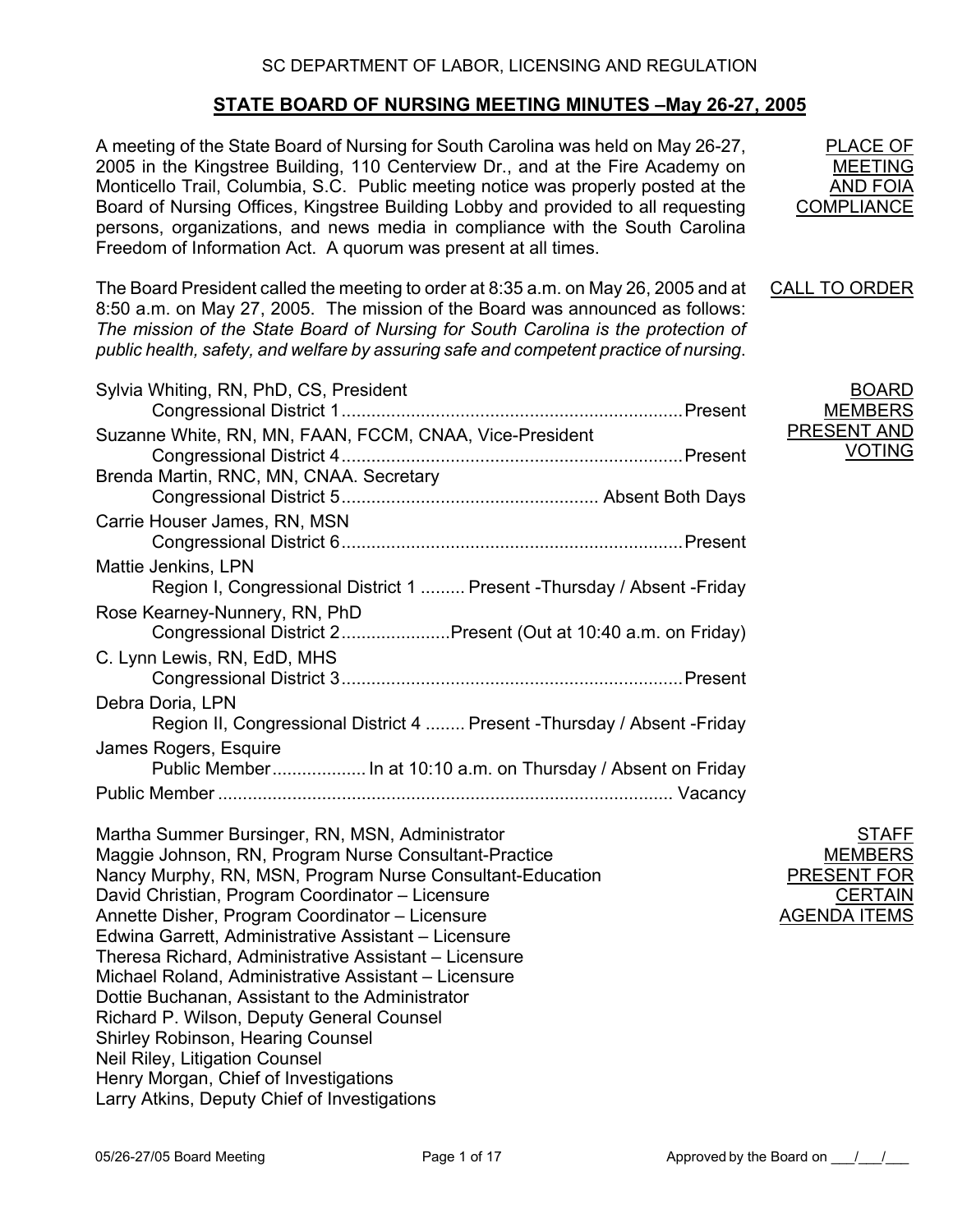The agenda for the May 26-27, 2005 Board Meeting was presented to the Board for review and approval.

A motion was made to approve the May 26-27, 2005 Board Meeting agenda was presented. The motion received a second. The motion carried unanimously.

The following items were adopted on the consent agenda:

- ACON
	- a. National Center for Health Workforce Analysis Supply, Demand & Use of PNs
	- b. Minutes
- NCSBN's Response Florida Board of Nursing's Special Report on Nursing Licensure Via Special Endorsement
- Survey of Other Boards of Nursing Regarding Faculty Without MSN Degree
- **For Information: NCLEX Fact Sheet**
- **For Information: NCLEX RN / NCLEX PN Summary Statistics**
- **FILM** For Information: Response to Citation for NCLEX Passing Rate Deficiency (not appearing)
	- a. Clemson University BSN Program
	- b. Florence- Darlington Technical College ADN Program
	- c. Tri-County Technical College ADN Program
	- d. Trident Technical College -- ADN Program
	- e University of South Carolina BSN Program
	- f. Piedmont Technical College PN Program
- For Information: USC Beaufort
- For Information: International University of St. Kitts
- **Summary Statistics on Advanced Practice**
- Nursing Practice and Standards Committee Minutes
- April 7, 2005 Disciplinary Review Committee (DRC) Minutes
- **March 17, 2005 Investigative Review Committee (IRC) Minutes**
- **Evidentiary Panel Member Approval**
- Compliance Statistics
- **Licensure Statistics**

A motion was made to adopt the Consent Agenda with removal of Advanced Practice Committee Meeting Minutes, School Health Services Work Group Recommendations and Compliance Statistics. The motion received a second. The motion carried unanimously.

The minutes of the March 17, 2005 Board Meeting were presented to the Board for review and approval. APPROVAL OF MINUTES

A motion was made to approve the March 17, 2005 minutes with editorial changes. The motion received a second. The motion carried unanimously. MOTION

The Board reviewed cases and recommendations from the hearing panel. Respondents appeared before the Board. FINAL ORDER **HEARINGS** 

Although properly notified, Respondent did not appear before the Board and was not represented by counsel. In their Findings of Fact and Conclusions of Law, the Hearing Panel found that Respondent was in violation of Section 40-33-935(b) (1976) and Regulation 91-19(c)(3)(1). The Hearing Panel recommended that Respondent's APPROVAL OF CONSENT AGENDA

APPROVAL OF

AGENDA

MOTION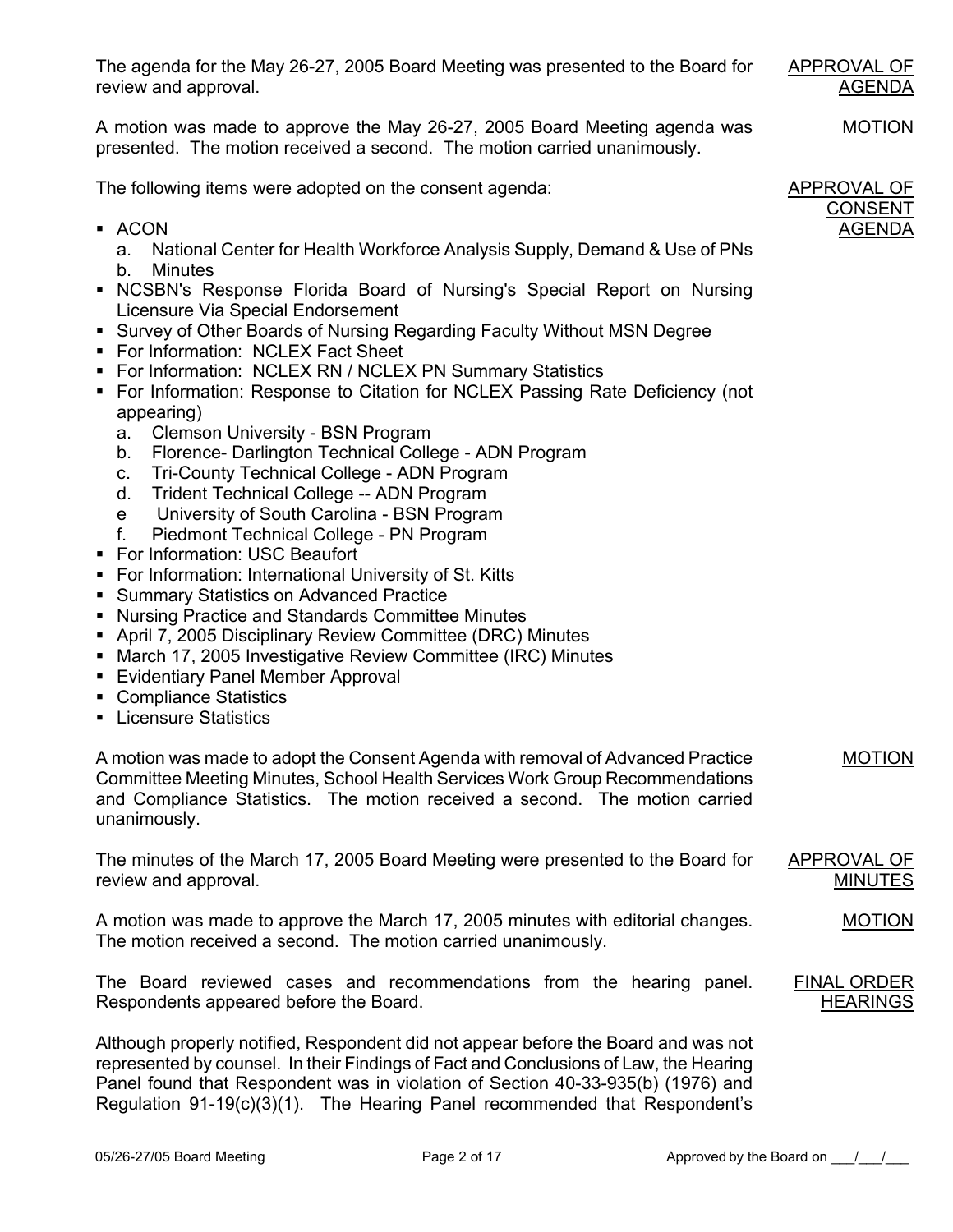license remain under suspension as outlined in the Board's November 25, 2003 Order and that Respondent pay a fine of \$1,000 within 90 days of receipt of the Final Order of the Board.

A motion was made to accept the Hearing Panel's Findings of Fact and Conclusions of Law, and Recommendation that Respondent's license remain under suspension as outlined in the Board's November 25, 2003 Order; however, the fine is increased to \$2,000. The motion received a second. The motion carried with one abstention.

Although properly notified, Respondent did not appear before the Board and was not represented by counsel. Notifications that were sent to the last known address were returned to the Board by the postal service. In their Findings of Fact and Conclusions of Law, the Hearing Panel found that Respondent was in violation of Sections 40-33- 935(a), (b), and (g) (1976) as well as Regulations  $91-19(c)(3)(c)$  and (c)(3)(f). The Hearing Panel recommended that Respondent's license be revoked.

Upon the advice of Hearing Counsel, a motion was made to continue this case until the next Board meeting pending service upon the President in accordance with Regulation 91-19 $(q)$ . The motion received a second. The motion carried unanimously.

Although properly notified, Respondent did not appear before the Board and was not represented by counsel. Notice was also served on the attorney of record. In their Findings of Fact and Conclusions of Law, the Hearing Panel found that Respondent was in violation of Sections 40-33-935 (b) and (g) (1976) as well as Regulations 91- 19(c)(3)(b), (c)(3)(c) and (c)(3)(f). The Hearing Panel recommended that Respondent's license be suspended provided that the suspension may be stayed with a provision that the license be placed in a probationary status for a period of not less than five years provided that the Respondent participate in the Recovering Professionals Program (RPP); practice will be restricted to an approved employment setting with a registered nurse on-site, on-shift supervision, with no home health or agency work, and quarterly employer reports.

A motion was made to accept the Hearing Panel's Findings of Fact and Conclusions of Law, and Recommendation that Respondent's license be suspended provided that the suspension may be stayed with a provision that the license be placed in a probationary status for a period of not less than five years provided that the Respondent participate in the Recovering Professionals Program (RPP); practice will be restricted to an approved employment setting with a registered nurse on-site, on-shift supervision, with no home health or agency work, and quarterly employer reports. The motion received a second. The motion carried unanimously.

Although properly notified, Respondent did not appear before the Board and was not represented by counsel. Notifications sent to the last known addresses were returned to the Board by the postal service. In their Findings of Fact and Conclusions of Law, the Hearing Panel found that Respondent was in violation Regulation 91-19(c)(3)(f). The Hearing Panel recommended that Respondent's license be suspended provided that the suspension may be stayed with a provision that the license be placed in a probationary status for a period of not less than three years provided that the Respondent participate in the Recovering Professionals Program (RPP); practice will be restricted to an approved employment setting with a registered nurse on-site, onshift supervision, with no home health or agency work, and quarterly employer reports.

#### MOTION

MOTION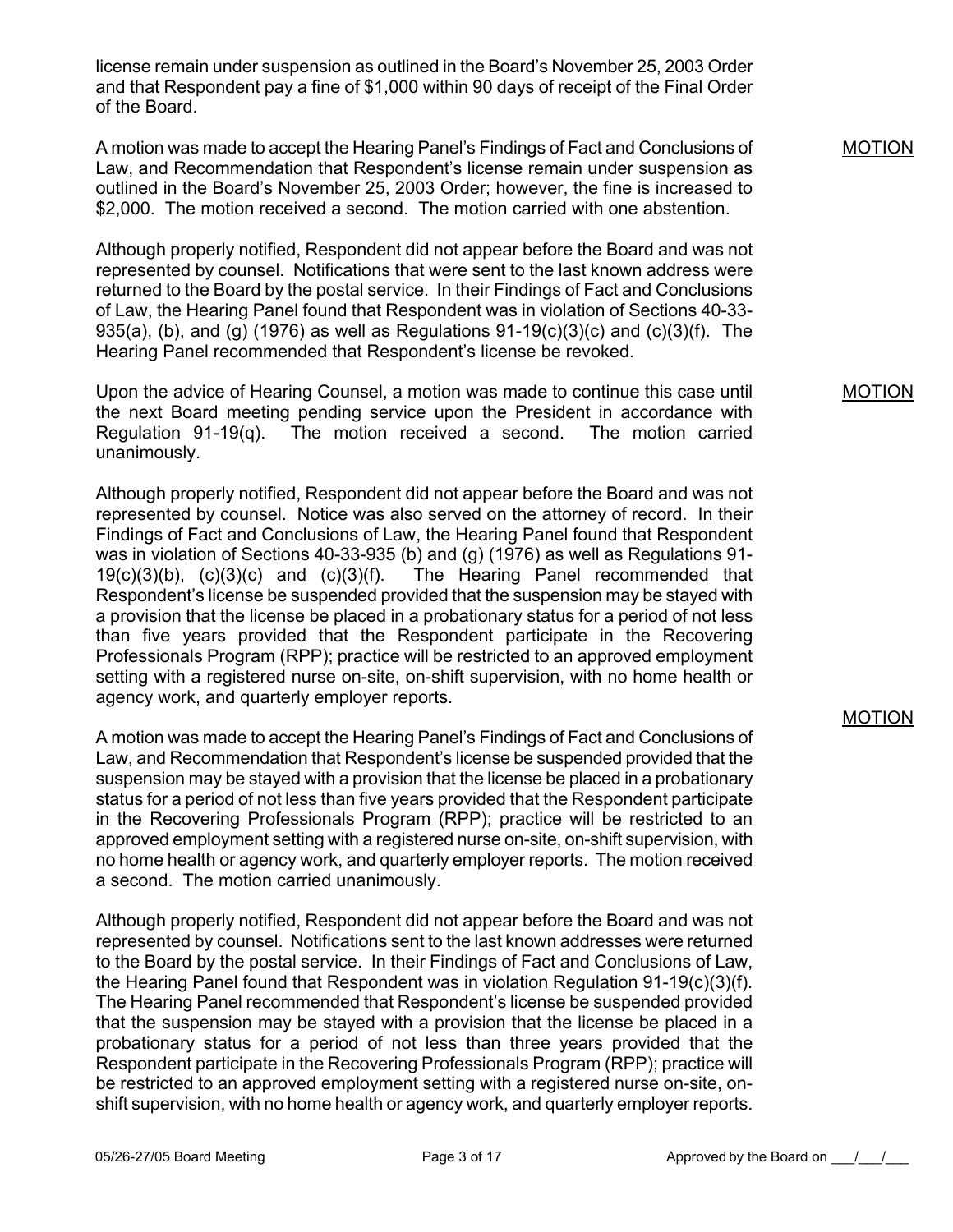Upon the advice of Hearing Counsel, a motion was made to continue this case until the next Board meeting pending service upon the President in accordance with Regulation 91-19(q). The motion received a second. The motion carried unanimously.

Although properly notified, Respondent did not appear before the Board and was not represented by counsel. In their Findings of Fact and Conclusions of Law, the Hearing Panel found that Respondent was in violation of Sections 40-33-935(e) and (g) (1976) as well as Regulation 91-19(c)(2). The Hearing Panel recommended that Respondent's license be indefinitely suspended, that the suspension may be stayed in a probationary status for a period of not less than three years that prior to reinstatement to probationary status, Respondent be required to attend and successfully complete a legal aspects course, that Respondent be required to attend and successfully complete courses in IV therapy and medication administration, that upon reinstatement of license, Respondent's practice must be under the supervision of a registered nurse present on site at all times, and that Respondent must provide employer with a copy of the final order and have employer submit quarterly reports.

A motion was made to accept the Hearing Panel's Findings of Fact and Conclusions of Law, and Recommendation that Respondent's license be indefinitely suspended, that the suspension may be stayed in a probationary status for a period of not less than three years; that prior to reinstatement to probationary status, Respondent be required to attend and successfully complete a legal aspects course, that Respondent be required to attend and successfully complete courses in IV therapy and medication administration, that upon reinstatement of license, Respondent's practice must be under the supervision of a registered nurse present on site at all times, and that Respondent must provide their employer with a copy of the final order and have employer submit quarterly reports. The motion received a second. The motion carried with one nay vote.

Although properly notified, Respondent did not appear before the Board and was not represented by counsel. In their Findings of Fact and Conclusions of Law, the Hearing Panel found that Respondent was in violation of Sections 40-33-110(A)(1), (3) and (5)  $(2004)$  as well as Regulation  $91-19(d)(3)(f)$ . The Hearing Panel recommended that Respondent's license be suspended provided that the suspension may be stayed with a provision that the license be placed in a probationary status for a period of not less than three years provided that Respondent participate in the Recovering Professionals Program (RPP).

A motion was made to accept the Hearing Panel's Findings of Fact and Conclusions of Law, and Recommendation that Respondent's license be suspended provided that the suspension may be stayed with a provision that the license be placed in a probationary status for a period of not less than three years provided that Respondent participate in the Recovering Professionals Program (RPP) and added that Respondent be required to attend a legal aspects course. The motion received a second. The motion carried unanimously.

Respondent was properly notified and appeared before the Board without counsel to request reinstatement of license as required in the Board's December 31, 2004 final order. The Board reviewed documentation provided by the Respondent and asked questions.

#### MOTION

#### MOTION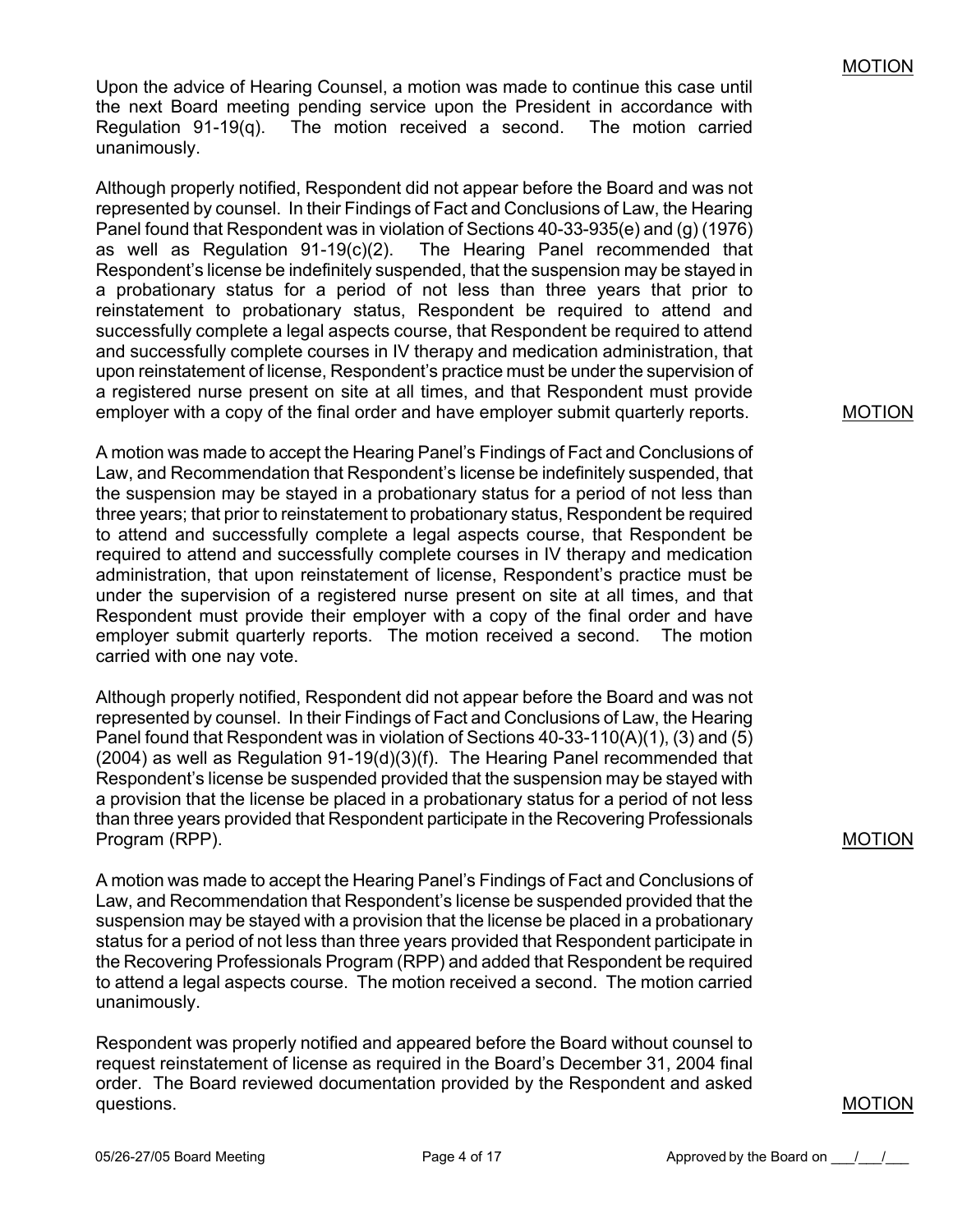A motion was made to go into executive session to receive legal counsel. The motion received a second. The motion carried unanimously.

A motion was made to return to public session. The motion received a second. The motion carried unanimously.

A motion was made to require Respondent to undergo a psychosexual evaluation by a Board approved physician and reappear before the Board after the report is made. The motion received a second. The motion carried unanimously.

The Board discussed temporary orders of suspension for licensees who are terminated from the Recovering Professionals Program (RPP). It was reported that these orders are routinely prepared for the Board President's signature. Legal counsel will review this procedure.

Applicants for licensure in South Carolina by National Council Licensure Examination (NCLEX) as licensed practical nurses appeared before the Board to respond to questions regarding reported criminal and/or disciplinary records.

NCLEX Candidate for Licensed Practical Nurse - Candidate appeared before the Board without counsel to respond to questions regarding affirmative answers to questions on their application regarding reported criminal and/or disciplinary records.

A motion was made to allow Candidate to sit for the National Council Licensure Examination (NCLEX) with the recommendation that the Candidate take a refresher course prior to sitting for the NCLEX and upon successful completion be licensed as a Licensed Practical Nurse in the State of South Carolina. The motion received a second. The motion carried unanimously.

NCLEX Candidate for Licensed Practical Nurse - Candidate appeared before the Board without counsel to respond to questions regarding affirmative answers to questions on their application regarding reported criminal and/or disciplinary records.

A motion was made to allow Candidate to sit for the National Council Licensure Examination (NCLEX) and upon successful completion be licensed as a Licensed Practical Nurse in the State of South Carolina. The motion received a second. The motion carried unanimously.

# EDUCATION APPEARANCES

Dr. Kearney-Nunnery recused herself to appear with Dean Mary Harper regarding changes at the Technical College of the Lowcountry. Dr. Kearney-Nunnery and Dean Harper responded to questions from the Board.

The Technical College of the Lowcountry is requesting approval to increase to twice a year acceptance Nursing courses will be offered in the fall and spring semesters with general education courses in the eight-week summer sessions. If approved, the program will take six semesters to complete instead of the current five. This change would better utilize clinical sites and provide more mobility through the program.

MOTION

MOTION

**TEMPORARY** ORDERS OF **SUSPENSION** 

APPEARANCES-**LICENSURE** 

MOTION

MOTION

TECHNICAL COLLEGE OF THE LOW **COUNTRY** REQUEST TO **INCREASE** ENROLLMENT & ADD SPRING

START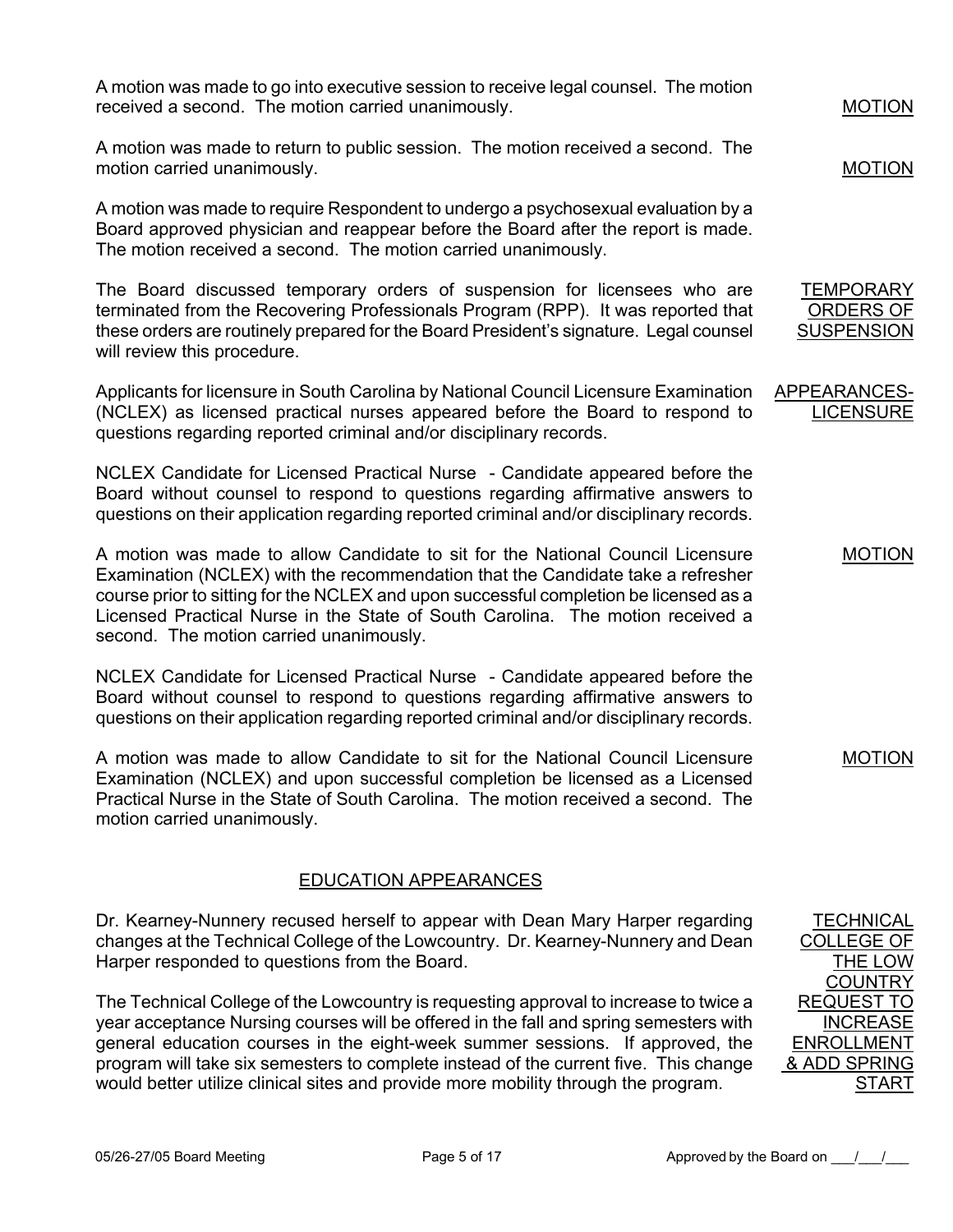The Technical College of the Lowcountry is also requesting approval to increase enrollment from 88 to 112 students per year. This is to meet the need for more nurses in the four counties served by their school, which is experiencing an increased growth. In their area, a new medical center recently opened and two other facilities have plans to expand which will require more nurses. This change would coincide with the twice a year acceptance. Enrollment would increase to 56 in the fall semester and 56 in the spring semester.

Currently, the Technical College of the Lowcountry has all masters degree prepared faculty with no vacancies. There is a waiting list for acceptance into the program.

The Advisory Committee on Nursing (ACON) reviewed these requests and information at their April 19, 2005 meeting. ACON recommends approval by the Board of this request.

Following recommendation of the Advisory Committee on Nursing (ACON) to approve increased enrollment from 88 to 112 students and approve a spring start. The motion received a second. The motion carried with one abstention.

In accordance with regulation and policy, Dr. Marion Larisey, Dean of Nursing and Dr. Ken Bonnette, Provost of Charleston Southern University appeared before the Board to discuss plans to improve their National Council Licensure Examination (NCLEX) deficiencies. Charleston Southern University showed deficiencies in 2001, 2003 and 2004

Dr. Bonnette expressed the school's strong report of the nursing program. He reported that they have recently increased size of faculty and that one faculty member recently completed doctorate in nursing. They have received \$600,000 scholarships for nursing. They are providing continuing education for faculty (including test giving) and continue to support faculty as they continue their education. They have several faculty members who are working on their doctorate. The school is obtaining more computer soft and hardware for nursing school.

Dr. Larisey spoke about their National Council Licensure Examination (NCLEX) pass rate deficiencies. She explained that there are no "quick fixes" for this problem. Having a smaller number of students testing makes failures impact the percentages greatly. Charleston Southern University has begun standardized testing and has reviewed the curriculum and sequencing of courses. Admission processes and requirements have been reviewed and adjusted for a stronger applicant pool. Of the 32 recent applicants accepted, 30 had a GPA of 3.0 or higher with the remaining two having 2.8 - 2.99 GPA. Three faculty members participated in a consultant workshop at another school and then reported on that information and materials. Several students found the NCSBN review helpful so this has been incorporated.

A motion was made to accept Charleston Southern University's plan for continuing evaluation pending next NCLEX results. The motion received a second. The motion carried unanimously.

It was noted that board staff receives more applications from the May nursing education program graduations than any other time of year. Ms. Disher reported that the process would be reviewed for ways to expedite making students eligible for testing. There are only three testing sites in South Carolina. The testing centers in MOTION

CHARLESTON SOUTHERN **UNIVERSITY** BSN PROGRAM RESPONSE TO **NCLEX** PASSING RATE **DEFICIENCY**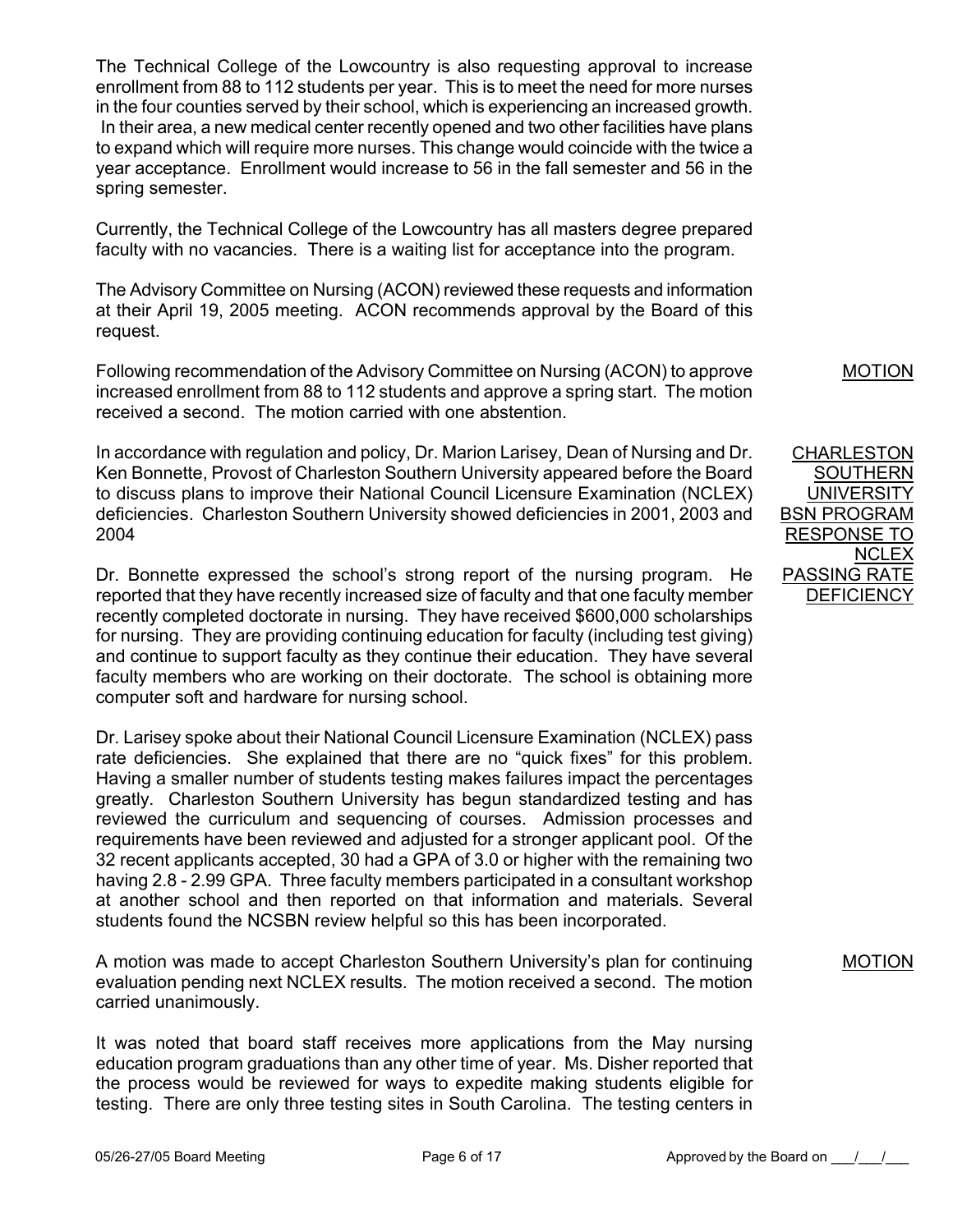Columbia, Charleston and Greenville are open five days a week and can process approximately eight applications every six hours. Currently, we have 519 applicants scheduled to sit for the examination. All testing centers are having problems accommodating requested times, which has caused some applicants to test in centers in other states. It was noted that students from other states also test in South Carolina to accommodate their schedules and requested test times.

Dr. Donna Richards, Chair-Department of Nursing for Horry-Georgetown Technical College appeared before the Board to request approval of a change in curriculum. Horry Georgetown Technical College would like to replace a third semester 5-credit hour course with a 6-credit hour course more suitable to the associate degree program effective immediately. In a letter, Marilyn J. Fore, Senior Vice President for Academic Affairs, requested that NUR 210 Complex Health Problems be replaced with NUR 150 Chronic Health Problems. This change in courses and increase in credit hours will enhance the content of the course to include pharmacology competencies; improve student skills; help students to become eligible for need-based financial assistance, student loans, work study, and Lottery Tuition Assistance; and respond to faculty input for additional content and reduction of financial burdens their students.

A motion was made to grant approval for Horry-Georgetown Technical College to replace NUR 210 Complex Health Problems with NUR 150 Chronic Health Problems to begin with the summer term. The motion received a second. The motion carried unanimously.

# ADMINISTRATOR'S REPORT

Ms. Bursinger shared information from the National Council of State Boards of Nursing (NCSBN) that the Joint Commission on Accreditation of Healthcare Organizations (JCAHO) has stated that if state law or organization policy requires background checks on all employees, volunteers and students, then JCAHO expects them to be done on all three categories. If state law requires background checks on only specified types of health care providers (e.g. nursing assistants/child care workers), then JCAHO would require background checks on only those specified in state law (unless organization policy goes beyond state law). If state law requires background checks on all "employees", the organization should seek an opinion from the state on what categories of health care workers are considered "employees". If the state does not consider volunteers or students as employees, then JCAHO would not require background checks on them (unless organization policy goes beyond state law and requires it). If state law is not clear on the definition of employee, the organization can define the scope of background checks and JCAHO would survey to hospital policy. Currently 25 states require background checks. Most believe that other states will be moving toward required background check soon.

Donald Hayden with the LLR Office of Investigations and Enforcement shared draft on criminal background checks from a committee he serves on with the National Council of State Boards of Nursing (NCSBN). It is only a draft, may be revised at their upcoming meeting and should not be shared until it is in final form and released from NCSBN. The draft points out that the boards of nursing serve a vulnerable population who are in need of care. There are crimes that have a bearing on fitness to practice as a nurse, such as sexual misconduct/abuse, crimes involving children or elders, domestic violence, theft and protection of personal property. Some schools and long-

HORRY - GEORGETOWN **TECHNICAL** COLLEGE REQUEST FOR CURRICULUM **CHANGE** 

#### MOTION

JCAHO **CRIMINAL** BACKGROUND **CHECK** 

DRAFT: USING CRIMINAL BACKGROUND CHECKS TO INFORM **LICENSURE** DECISION-MAKING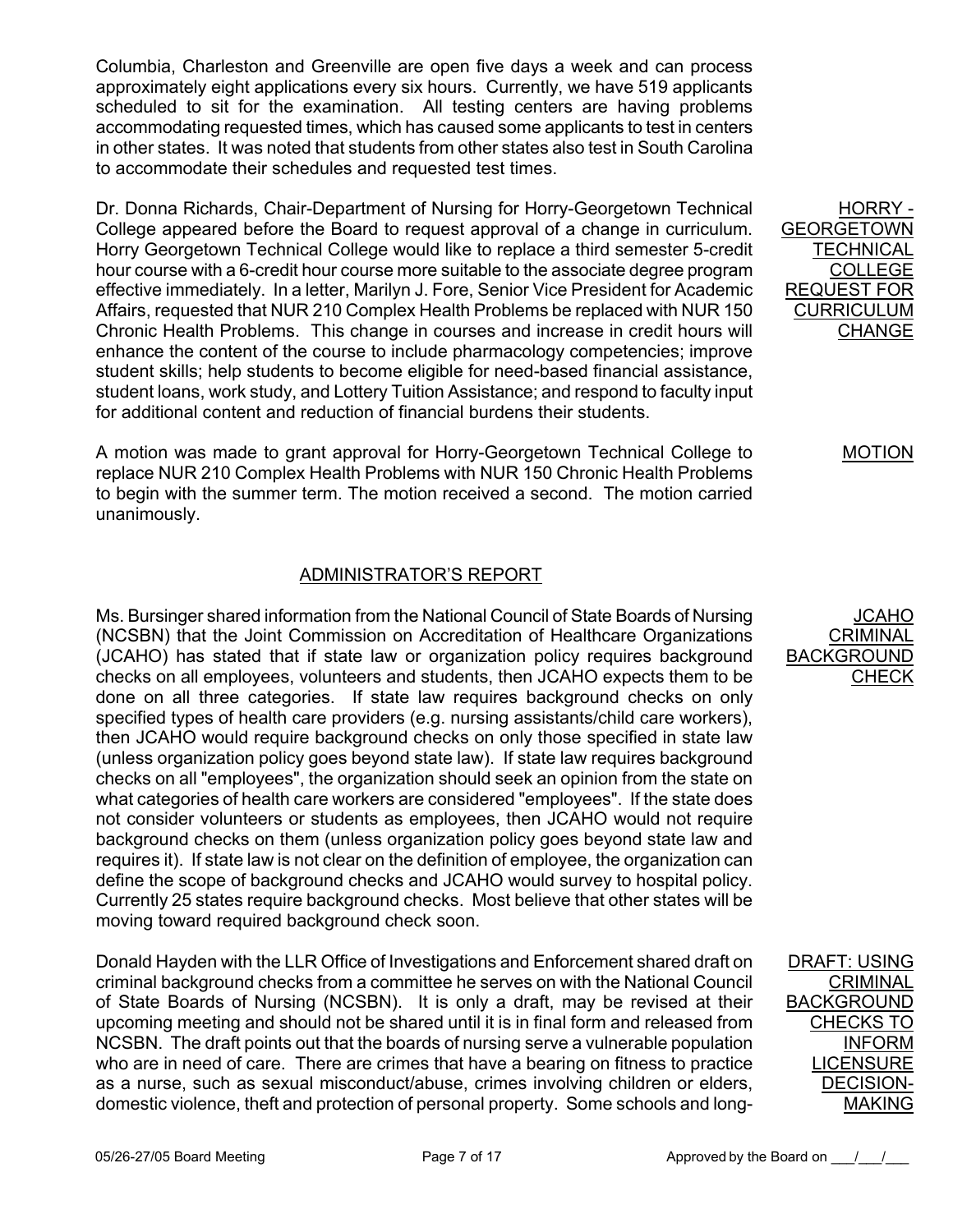term care facilities in South Carolina are already requiring a criminal background check on students before they can perform clinicals in the facility. Ms. Bursinger explained that criminal background checks at the time of licensure might be an option that the Board should consider adopting in the future. The issue of criminal background checks will be discussed at the Delegate Assembly in August 2005. Those attending will report to the Board on this issue at the September 2005 Board meeting.

Schools using criminal background checks review them prior to admission. Some schools are requiring a new background check each semester to be sure nothing has shown up since initial admission. It can be a very expensive process for students to obtain background checks for the school and for each facility where they perform clinicals. Although some schools do not require a background check, the facilities used for clinicals require that they have one on file. The South Carolina Hospital Association is working on language stating whether a facility is willing to accept the verification of a background check from the school or not. Background checks cannot be shared. Some schools do not stop a convicted felon from attending their school but the student may be held up when they begin the clinical portion of the program. The Board must consider that something could have happened between when the student applied for school and when they then apply for licensure. The revision of Chapter 1 of Title 40 ("Engine Act") will include authority for boards to require criminal background checks. Draft copies of this revision will be distributed to the boards for input and comment.

Ms. Bursinger's Institute of Regulator Excellence project will examine the relationship between felony convictions and entry into nursing educational programs. She will poll other boards of nursing.

The Board will ask the Deans and Directors Council what each school is requiring on background checks.

Since last meeting, Board staff has received a copy of another style of newsletter. The Board has already approved a magazine style newsletter to be published by Publishing Concepts, Inc. at a previous meeting. Virginia Robertson of Publishing Concepts, Inc. will be visiting the Board office on May 31, 2005. Ms. Bursinger reaffirmed with Ms. Robertson that the board or its staff could not solicit advertising for the magazine. She also explained to her that the Board has a good relationship with the South Carolina Nurses Association (SCNA) and its publisher and will continue to publish our newsletter in the SC Nurse as well as their magazine.

The Board received a request from Madelyn Roth Harvey, Christian Science Committee on Publication for South Carolina. Ms. Harvey would like to add a section to the Nurse Practice Act to not prohibit a "Christian Science Nurse" from calling himself or herself a nurse in South Carolina. Ms. Harvey explains in her letter that Christian Science is a religious prayer based method of healing. Christian Scientists sometimes employ a Christian Science nurse for daily physical care needs while they are relying on Christian Science for healing. A Christian Science nurse would be employed solely to provide skilled physical care and would never dispense medications or perform any medical related activity. Ms. Harvey further explains that Christian Science nursing is "accommodated" in the laws of 41 other states and is recognized by the federal government through Medicare laws.

MAGAZINE **STYLE** NEWSLETTER

# REQUEST TO AMEND NPA REGARDING **CHRISTIAN SCIENCE** NURSING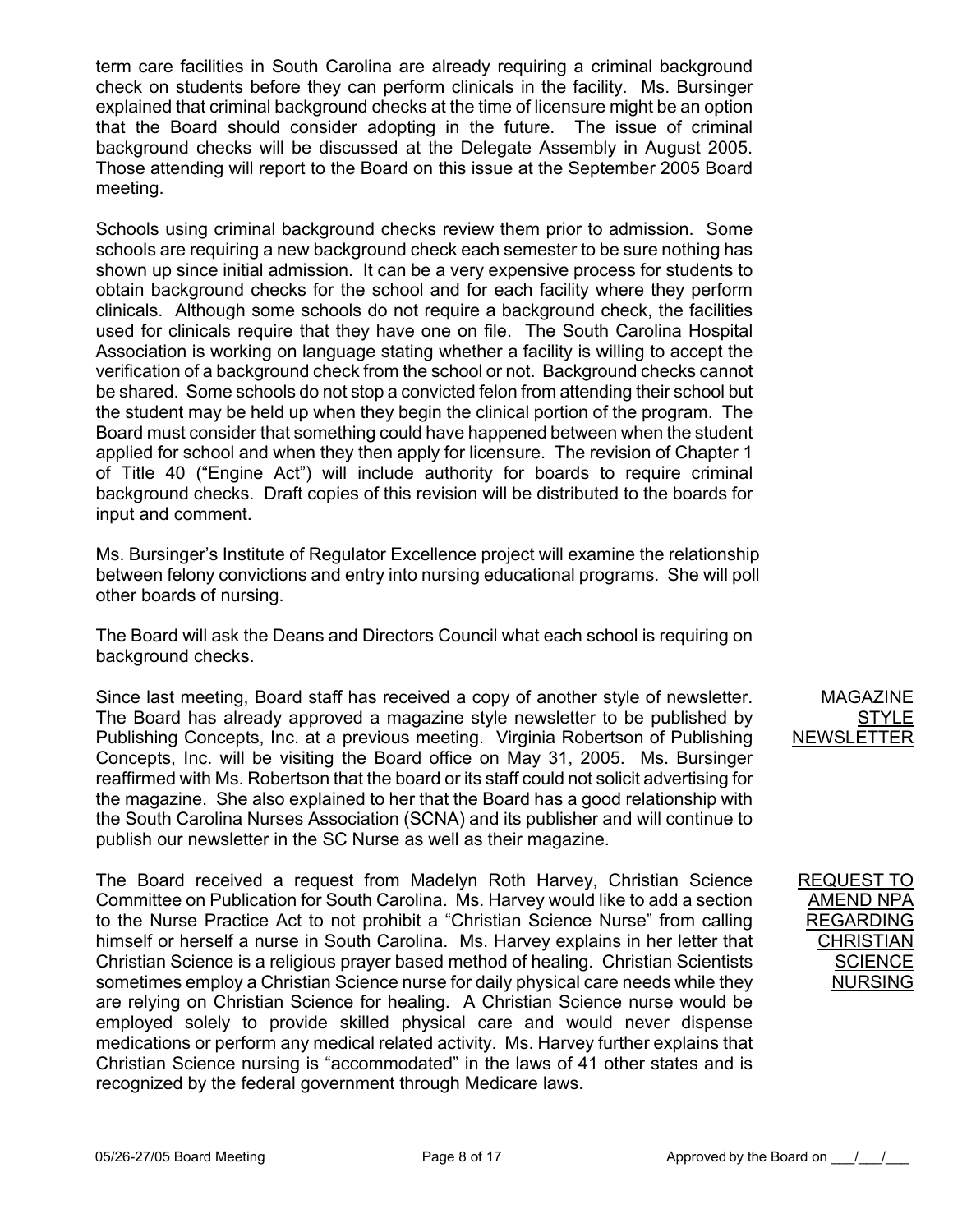The Board is concerned that although there is a statement in Ms. Harvey's letter about no medical related activities; they may still be performing tasks/skill that are considered the practice of nursing. This request may be for reimbursement purposes such as Medicare. There is no mention of maintaining any records of care.

The Board reviewed Section 40-33-30 (B) of the Nurse Practice Act which prohibits anyone from using the title nurse

*40-33-30 (B) It is unlawful for a person to practice as an advanced practice registered nurse, a registered nurse, or a licensed practical nurse in this State, or to use the abbreviation 'APRN', 'RN', or 'LPN' or any variation or subdesignation of these, or use any title, sign, card, or device to indicate that the person is a nurse, or that the person is practicing as a nurse, within the meaning of this chapter, unless the person is actively licensed under the provisions of this chapter.* 

A motion was made to send a letter to Madelyn Roth Harvey, Christian Science Committee on Publication for South Carolina stating that due to title protection in the Nurse Practice Act, we are unwilling to grant inclusion of Christian Science Nurse into our act. The motion received a second. The motion carried unanimously.

The clinical nurse leader role will be discussed at the June 21, 2005 Advisory Committee on Nursing (ACON) meeting. They will have two guest speakers to provide more information on this issue. Information will also be presented at the National Council of State Boards of Nursing (NCSBN) Delegate Assembly in August.

The clinical nurse leader is a generalist nurse with an advanced degree (master's in nursing) but is not considered an advanced practice registered nurse (APRN). There was discussion that some clinical nurse leaders will have clinical experience while others will not have any clinical experience. American Association of Colleges of Nursing (AACN) is looking at the scope of practice and how clinical nurse leaders should be licensed.

Ms. Bursinger reported on the following legislation:

- S64 Multi-State Nurse Licensure Compact The bill has been ratified and is awaiting the Governor's signature.
- H2975 Board of Nursing Regulations Revision Bill to repeal regulations made obsolete by the new Nurse Practice Act. This bill is on track.
- S144 This bill addresses students self-administering mediations for conditions such as diabetes and asthma
- H3499 This bill includes language for a nurse in every elementary school beginning in 2007 or 2008.
- S674 This is a joint resolution to create a nurse staffing task force to study the nursing shortage in this state; to require the task force to report its findings and recommendations to the general assembly before January 1, 2006, and to abolish the task force upon submission of its report. This task force will be comprised of representatives from SC Hospital Association; SC Medical Association; SC Nurses Association; School of Nursing, Medical University of South Carolina; School of Nursing, University of South Carolina School of Medicine; Greenville Technical College; Midlands Technical College; Trident Technical College; Department of Health and Environmental

MOTION

#### **CLINICAL** NURSE LEADER

# LEGISLATION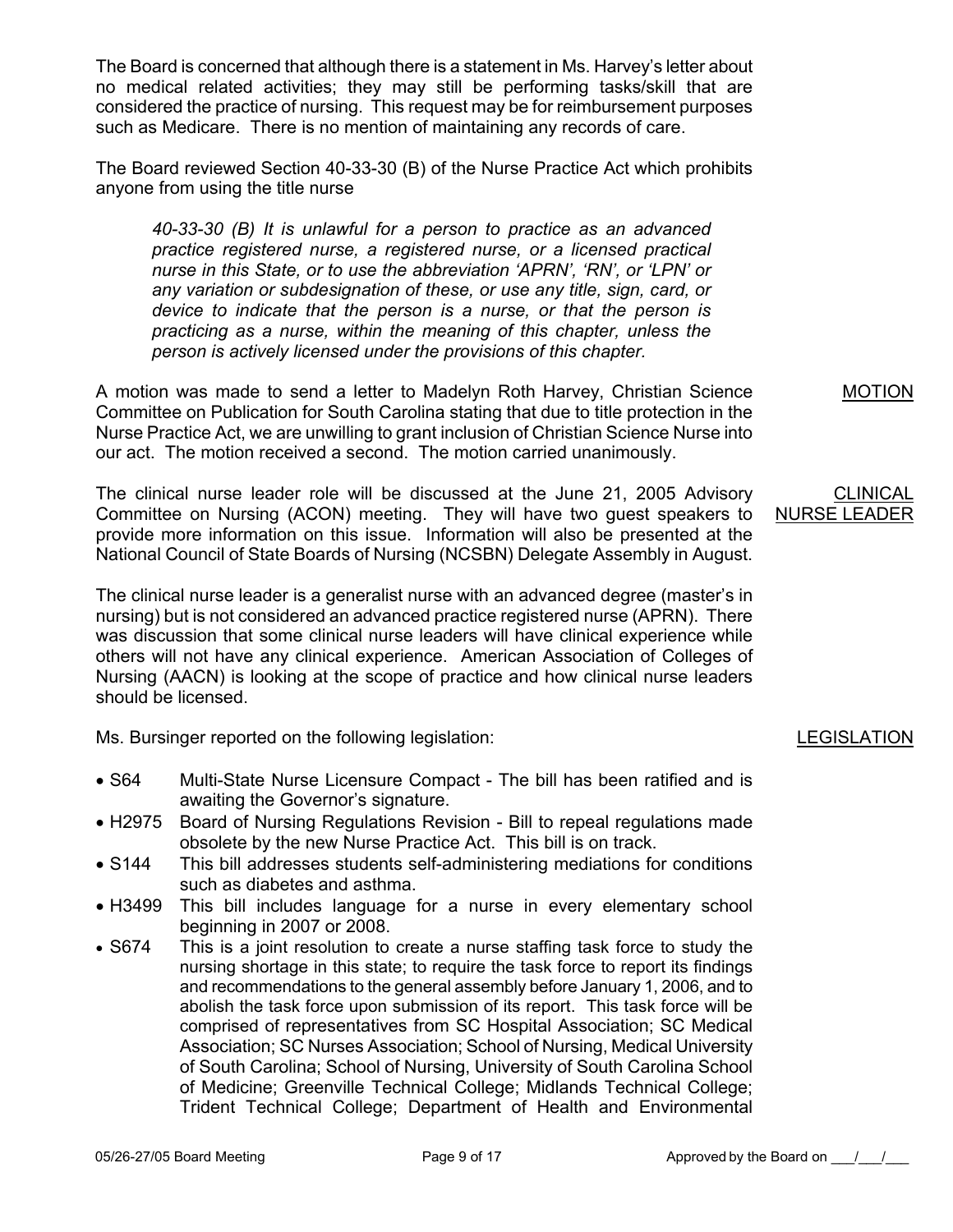Control; Department of Health and Human Services; Department of Labor, Licensing and Regulation; Senate; House of Representatives; Senate Medical Affairs Committee; and House Medical, Military, Public and Municipal Affairs Committee.

- S63 Surgical Technicians This bill died in committee.
- S756 The House version of the Lewis Blackman Patient Safety is moving forward.
- H3186 This bill requires a nurse in every public school.
- H3646 Attendance Care amendment to the Nurse Practice Act. This bill has reported favorably out of committee.

JoLee Gudmundson appeared before the Board to ask for their support for the definition of certified registered nurse anesthetist (CRNA) in the Board of Medical Examiners Practice Act. They are concerned about CRNAs who work in rural areas and cannot work under an anesthesiologist. Mr. Wilson assured Ms. Gudmundson that the Board of Medical Examiners would review the language to make no changes in that area.

Mr. Wilson reported that Chapter 1 of Title 40 (the Engine Act) is being revised for the first time since the beginning of the Department of Labor, Licensing and Regulation (LLR). Creating committees and the ability to reimburse them is included in the changes. The word licensee has been changed to a more generic term because some boards have certificate holders, permits, etc. LLR still has the authority to change fees but the practice of working with the boards first will continue. The word "board" is being changed to "program." The "Board" is the actual members of the board and "program" is the staff. The Board is requested to provide feedback on this revision.

# PRESIDENT'S REPORT

The Board discussed travel reimbursement of committee members. Currently, members of the Nursing Practice and Standards Committee (NPSC), Advanced Practice Committee (APC), Investigative Review Committee (IRC), Disciplinary Review Committee (DRC) and Panel Hearing Members are reimbursed for travel expenses. At the time the Board approved this reimbursement, it was reported that many of the Advisory Committee on Nursing (ACON) members also served on the Deans and Directors Council, which meets immediately following the ACON meeting and were most likely reimbursed by their institutions. Recent state and agency budget cuts and limitations, which are impacting the Department of Labor, Licensing and Regulation (LLR) travel budget, were discussed. The Board would like equity in reimbursing or not reimbursing committee members.

A motion was made that all committee members on board business be reimbursed for travel expenses and per diem. The motion received a second. The motion carried unanimously.

National Council of State Boards of Nursing (NCSBN) Delegate Assembly and Annual Meeting will be held August 1-5, 2005 in Washington, DC. The NCSBN has graciously offered to pay for two representatives from our state to attend this meeting. Ms. Bursinger is running for Area III Director and must attend the meeting. Requests for travel to attend the meeting will be submitted for: Ms. Bursinger, Dr. Whiting, Dr. Kearney-Nunnery, Dr. Lewis, Nancy Murphy and Maggie Johnson

EQUITY IN TRAVEL REIMBURSE-MENTS FOR BOARD **COMMITTEES** 

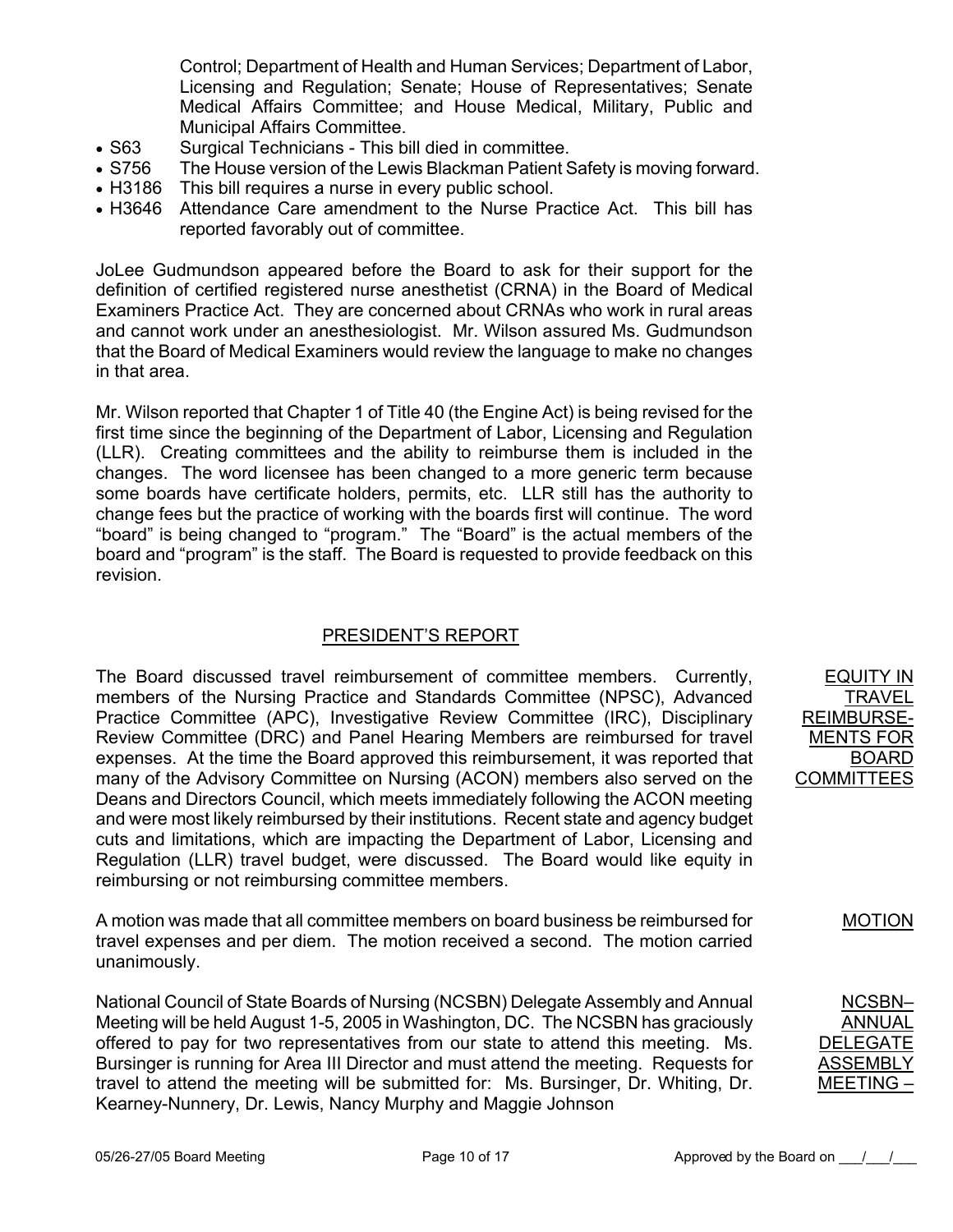A letter was received requesting that materials for all Advisory Committee on Nursing (ACON) meetings be provided to a former member who is now in as needed consultant position. Any member of the public, under the Freedom of Information Act (FOIA), can request this material. Staff will accept a blanket request to receive this information each month. A letter will be sent explaining this to the requester.

President Whiting asked for input from board members and staff that might want to serve on a National Council of State Boards of Nursing (NCSBN) committee this upcoming year. Ms. Johnson expressed interested in serving on a practice or advanced practice committee. Ms. Bursinger currently serves with the Taxonomy of Error, Root Cause Analysis & Practice Responsibility (TERCAP) group and is running for Area III Director. Dr. Kearney-Nunnery currently serves on committees that may carry forward into this year.

# REPORTS/UPDATES

The National Council of State Boards of Nursing (NCSBN) Mid Year Meeting was held on March 21-23, 2005 in Chicago. Ms. Bursinger and Dr. Lynn Lewis attended on behalf of the Board.

A motion was made to defer discussion of the National Council of State Boards of Nursing (NCSBN) Mid Year Meeting to the Strategic Planning portion of this board meeting. The motion received a second. The motion carried unanimously.

Mr. Wilson provided the Board with a copy of a new draft regulation requiring that all nursing supervisors have an unrestricted, permanent license to practice nursing. In a previous meeting, Board Members expressed concern that licensees in a disciplinary status were supervising other nurses. This draft regulation, as currently written, would require that the person have a permanent license; therefore could not work under a temporary permit. There was discussion about how this would affect nurses supervising unlicensed assistive personnel or other staff. The Board discussed changing the word "another practitioner" be changed to "person", which is defined in the Nurse Practice Act and that the word "permanent" be deleted.

A motion was made to approve the proposed regulation with the amendment of "another practitioner" be changed to "person", which is defined in the Nurse Practice Act and to delete word "permanent." The motion received a second. The motion carried unanimously.

Ms. White reported that more than 200 attended the Magnet Conference. The next meeting will be held in Greenville at a larger facility. Dr. Whiting presented the document approved by the Board. Senators Lourie and Cromer were at the luncheon. The senators asked questions and were supportive of the Magnet program. Dr. Whiting reported that some in attendance at the meeting requested a white paper from the Board. The Board will discuss possibly adding a white paper for the Magnet book. Ms. White reported that the American Nurses Association (ANA) Registered Nurse (RN) Bill of Rights was added earlier this year to the magnet application. Items 1-6 of the Bill of Rights address nurses advocating for patients; however, item #7 states that RNs have the right to negotiate individually and collectively. She further explained that many attorneys have counseled their hospital clients that there is a law against them

ACON FREEDOM OF INFORMATION ACT (FOIA)

NATIONAL COUNCIL OF STATE BOARDS OF NURSING **COMMITTEE** NOMINATIONS

> NCSBN– MID YEAR MTG

> > MOTION

#### **SUPERVISION** REGULATION

MOTION

#### MAGNET **CONFERENCE**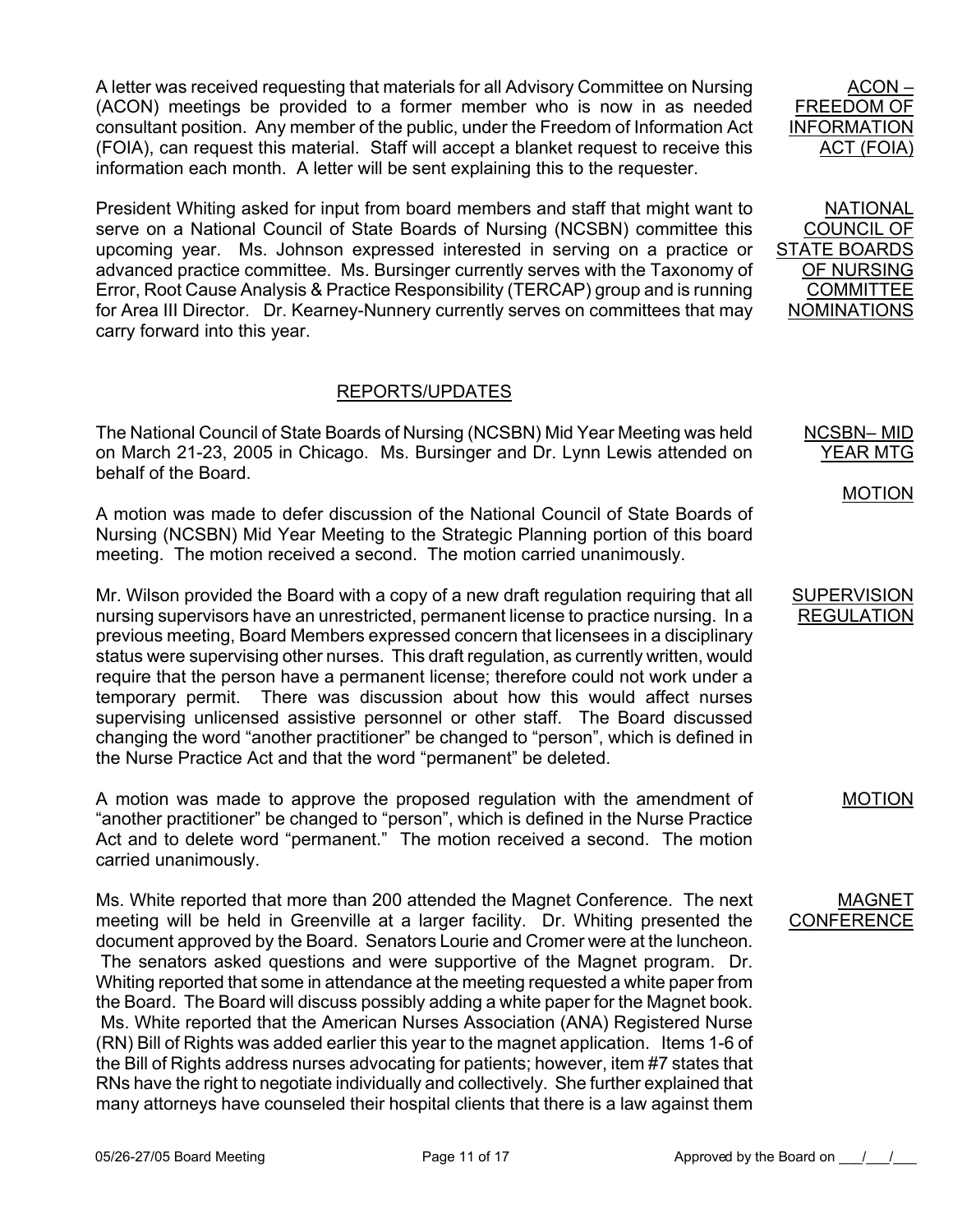negotiating collectively in our state. The South Carolina Hospital Association (SCHA) had a meeting with the ANA and American Nurse Credentialing Center (ANCC) to voice their concerns.

# PRACTICE

Maggie Johnson presented a request from the Southwest Seminars Association to present a South Carolina Nursing Law seminar to be approved for legal aspects workshops. Southwest Seminars Association is approved by the American Nurse Credentialing Center (ANCC) and qualifies for continuing education. She explained that they present the information to registered and licensed practical nurses regarding nursing in general but customize the presentation for the laws for the state in which the seminar is given.

Ms. Johnson customizes the time of her Legal Aspects Workshops to meet the needs of the group. It generally takes three hours to present. Adding role-playing and scenarios can lengthen the time of the workshop.

A motion was made to approve the Southwest Seminars Association to present a 2005 South Carolina Nursing Law for legal aspects workshops. The motion received a second. The motion carried unanimously.

Ms. Johnson reported that she had attended the American Association of Nurse Practitioners (AANP) Southeastern Regional Meeting in Asheville, North Carolina. There was much discussion about issues affecting nurse practitioners throughout the country. She reported that Medicare now has a new provider number for advanced practice registered nurse (APRN).

Barbara Haase, CPNP who works at the Medical University of South Carolina has requested a waiver allowing her to be able to prescribe specific types of medication in limited situations to women over 19, which is beyond the pediatric age limit. Ms. Hasse is an internationally certified lactation consultant. The Advanced Practice Committee (APC) has reviewed this request and recommends to grant waiver for this specific setting based on PNP not lactation consultant.

A motion was made to accept the Advanced Practice Committee (APC) recommendation to grant waiver for this specific setting based on the pediatric nurse practitioner role not lactation consultant. The motion received a second. The motion carried unanimously.

Robin Coleman is a Child and Adolescent Psychiatric Mental Health Clinical Nurse Specialist (CNS) with prescriptive authority and practiced with adults in Wisconsin. She has experience and education across life span. She has been recruited for job at the Veterans Affairs Outpatient Clinic. The Advanced Practice Committee (APC) has reviewed this request and recommends allowing Ms. Coleman to work for one year under current certification but that she must try for family certification. The Veterans Affairs Outpatient Clinic is holding her job. Ms. Coleman would like to possibly go back to receive the Family Psychiatric Mental Health Clinical Nurse Specialist certification. There is no "Family" Psychiatric Mental Health CNS certification but there is an Adult Psychiatric Mental Health CNS certification. She is concerned as to whether she may be able to locate her preceptor to prove the 5,000 hours of clinical

SOUTHWEST SEMINARS ASSOCIATION – 2005 SOUTH CAROLINA NURSING LAW

MOTION

AANP SOUTHEASTER N REGIONAL MEETING

> ADVANCED **PRACTICE COMMITTEE**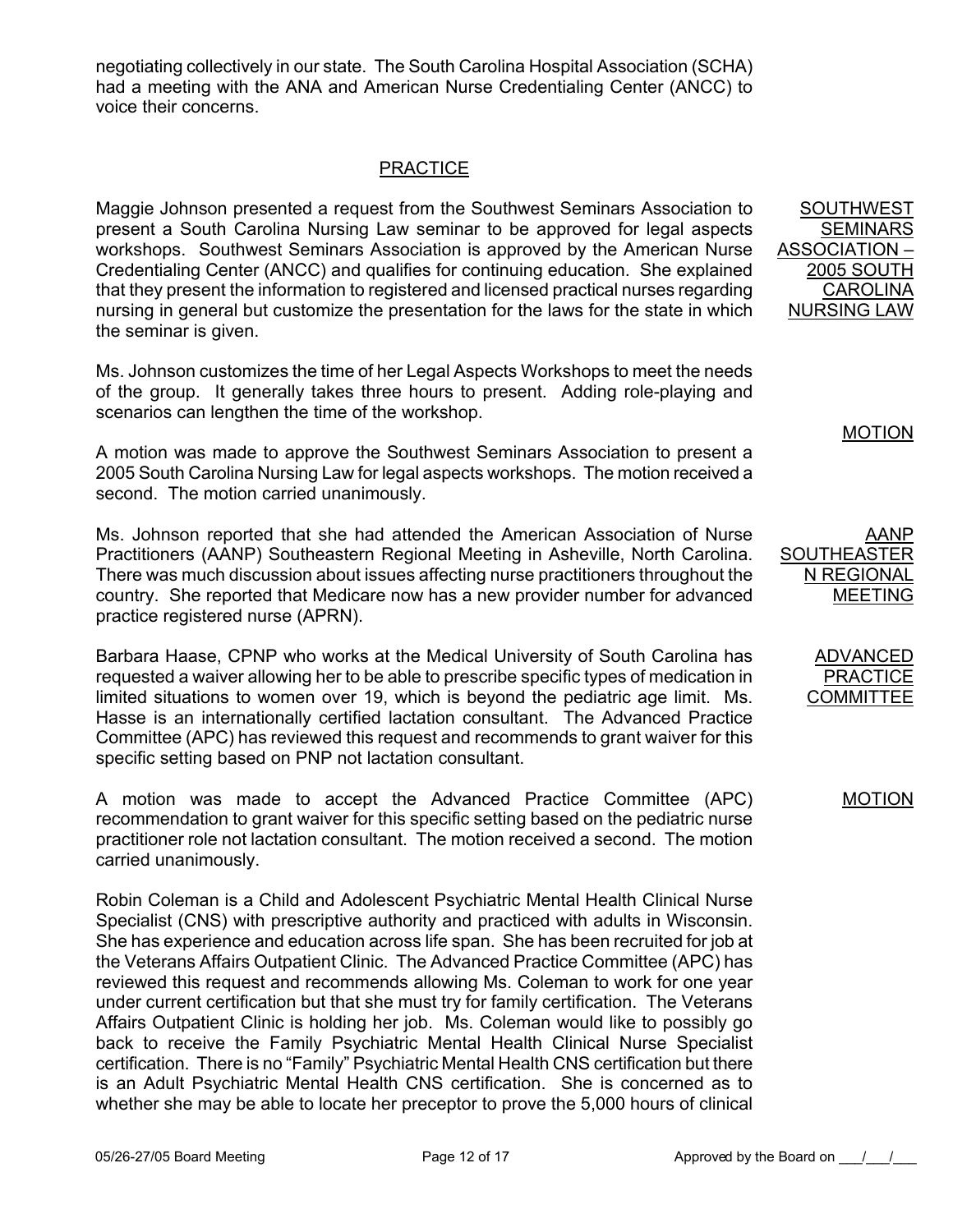experience.

A motion was made the Advanced Practice Committee (APC) recommendation to grant a waiver and allow Ms. Coleman to work for one year under current certification with the requirement that she obtain Adult Psychiatric Mental Health Clinical Nurse Specialist or if not able to obtain certification within one year appear before Board to request an extension. The motion received a second. The motion failed with two aye votes and four nay votes.

Cathy Young-Jones presented a draft of the South Carolina Department of Education Recommendations for Meeting the Needs of Students with Chronic Health Conditions Report from the School Health Services Work Group. Ms. Young-Jones asked for comments and recommendations. Ms. Doria, as a school nurse, thanked Ms. Young-Jones for her hard work on this draft report and those reports to come. Ms. Young-Jones thanked Maggie Johnson and Carrie Houser James for their hard work on the School Health Services Work Group.

A motion was made to approve the draft report but to change "students" to "persons" on page 9 of the report and to change "meet" to "address on page 11. The motion received a second. The motion carried unanimously.

# REGULATORY COMPLIANCE

The Board discussed the compliance statistics. It was noted that there has been an increase in drug related investigations. It is believed that this is a trend.

There are some who are noncompliant in the Recovering Professionals Program (RPP). Some of those who are noncompliant cite financial difficulties for the random screening. More relapses are being identified.

It was discussed that more drug restrictions may need to be considered. Drug restrictions make a nurse in RPP less marketable with prospective employers. Those who self report may continue to work without it being reported to an employer due to privacy issues. Language notifying employers of RPP participation may need to be considered. These issues will be discussed with RPP.

# EDUCATION

Board staff has received inquiries requesting clarification for planning a nursing education enrollment increase. Board regulations do not require enrollment increases to come before the Board. Some deans feel that they should come before the Board for these increases while others feel it is not necessary. Adequate faculty is an issue in increasing enrollment. Ratios listed in the regulations must be maintained. The previous program nurse consultant had said that it is up to the school to assure they are meeting the requirements of the regulations. Nursing education programs must be able to take the student from beginning to end of the education process. The schools define FTE for their own school. Because it is not required in regulation, nursing education programs are not required to appear before the Board for enrollment increases; however, programs must be sure that they are in compliance with the regulations for ratios and other areas that an increase in students may affect.

NURSING PROGRAM ENROLLMENT INCREASE

PROCESS

#### MOTION

SCHOOL HEALTH **SERVICES** WORK GROUP RECOMMENDA-**TIONS** 

MOTION

**COMPLIANC** <u>STATS</u>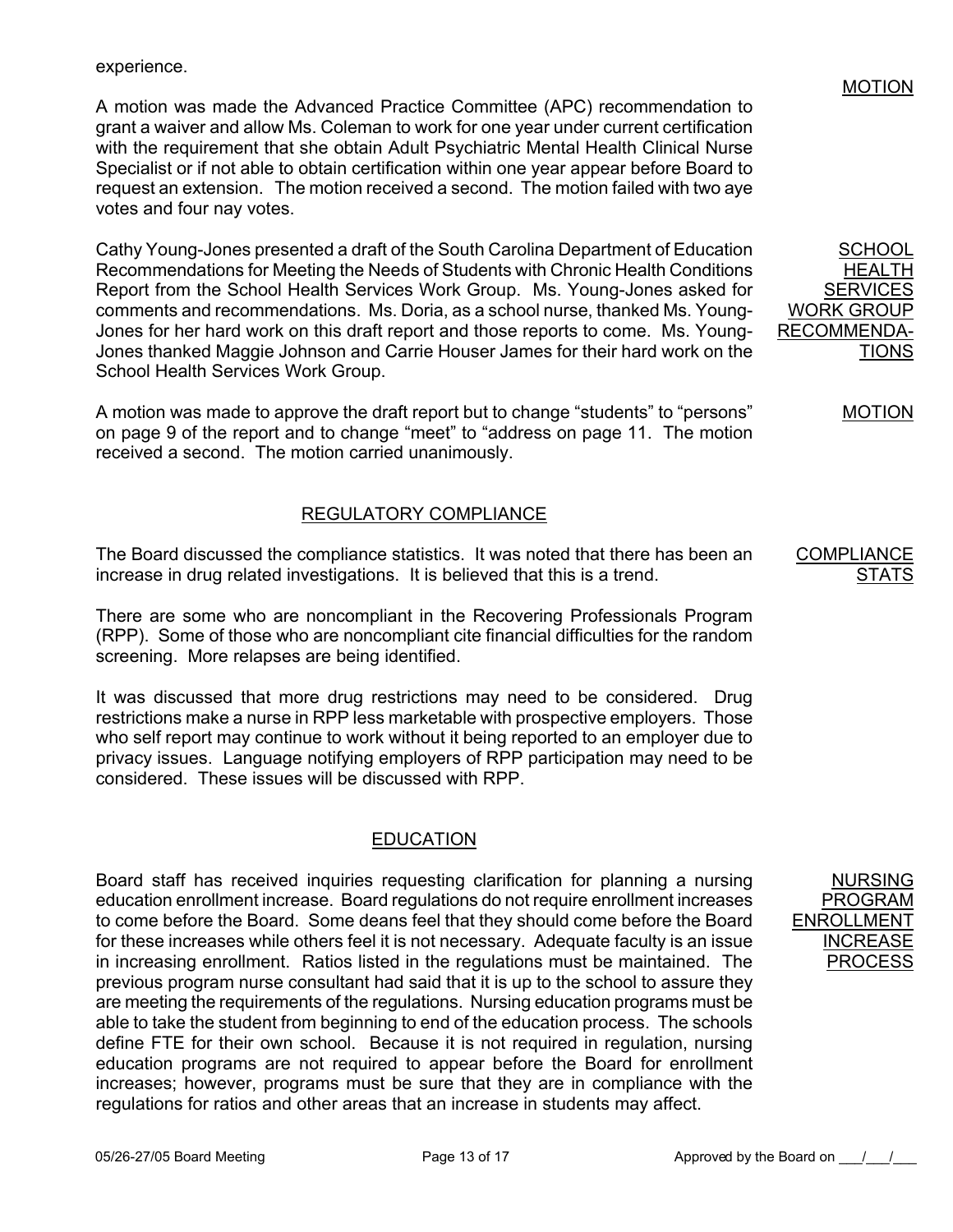Board of Nursing Regulation 91-24(G) requires a nursing education program to make application for full approval within six months following the taking of the National Council of State Boards of Nursing Licensure Examination (NCLEX) by the first graduating class and that a survey will be conducted with a written report for the Board to determine approval status of the program. The Board granted initial approval status for South Carolina State University (SCSU) generic baccalaureate degree nursing program at its January 2004 meeting. SCSU is planning their first graduating class in Spring 2005. The SCSU generic BSN program is currently accredited by the Commission on Collegiate Nursing Education (CCNE). The initial baccalaureate accreditation action was April 21, 2004 and the next review is Fall 2006. The Board accepted the recommendation that staff attend the Fall 2006 accreditation visit along with the CCNE team with no requirement for an additional report.

There is no way to know the number of online nursing education program being offered at this time. Most boards of nursing across the country are looking at what jurisdiction that have with online programs. The Board of Nursing regulations only address based in this state rather than those approved by other boards of nursing. Legal counsel has advised us that nothing in the Board of Nursing regulations prohibits out-of-state programs from using a South Carolina facility for their clinicals so long as another board of nursing has approved the program. Patient safety and facility liability must be considered. There is much concern among South Carolina nursing education programs that out-of-state schools will take clinical sites from in-state schools. Many online programs put the responsibility on student to find clinical sites. The student enters into an agreement with the preceptor. It was noted that South Carolina students are taking these courses with their clinicals in another state. Currently, there is a South Carolina student in Maryland.

Many of the online programs are for associate degree to bachelors or bachelors to master's degrees, which do not require approval by the board of nursing. The South Carolina Board of Nursing approves only programs leading to licensure. Inquiries on associate degree to bachelors or bachelors to master's degrees nursing programs are referred to accrediting agencies.

The Board asked that information be placed on the website telling students what to look for in an online nursing education program. Examples of questions students should ask the program include accreditation, location of clinicals, etc. The Board would like for the Advisory Committee on Nursing (ACON) review the information, have legal counsel review, and then bring back to the Board.

At the March 17, 2005 Board Meeting, the Board discussed baccalaureate in nursing (BSN) prepared faculty teaching lab with the teaching assistant credentials. The Board confirmed that after approval by staff and notification to the Board, schools may hire BSN prepared faculty to work in labs as long as they meet the teaching assistant criteria as referenced in Regulations  $91-29(C)(4)$  and  $91-29(C)(4)(a)$ , (b) and (c). Regulations 91-29(C)(4) and 91-29(C)(4)(a), (b) and (c) state that teaching assistants will not exceed 30% of the full time equivalent faculty (FTE) filled positions for the nursing education program.

# Friday, May 27, 2005 – STRATEGIC PLANNING MEETING

NEW PROGRAM <u>- FULL</u> **APPROVA** PROCE

OUT OF STATE ONLINE NURSING EDUCATION PROGRAMS & **CLINICAL** PRECEPTORS

**FACUL TEACHING L** ONLY<sub>.</sub> **CREDENTIA**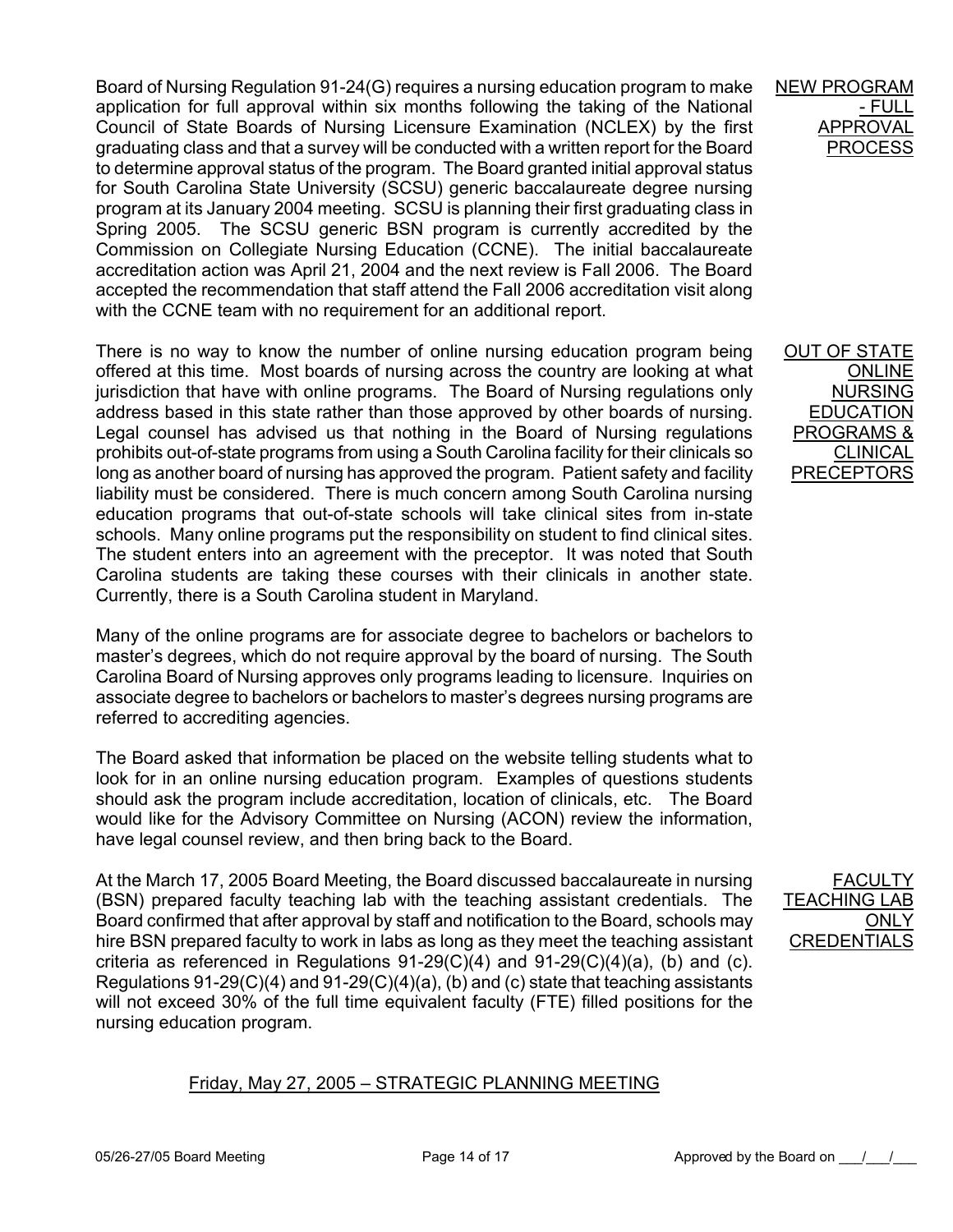The Strategic Planning portion of the May 26-27, 2005 Board meeting was called to CALL TO ORDER order at 8:50 a.m. on Friday, May 27, 2005.

The agenda for the Strategic Planning portion of the May 26-27, 2005 Board meeting was presented for review and approval.

A motion was made to approve agenda for the Strategic Planning portion of the May 26-27, 2005 Board meeting with addition of carry over of the National Council of State Boards of Nursing Mid Year report. The motion received a second. The motion carried unanimously.

It was announced that the Governor signed the Multi-State Nurse Licensure Compact on Thursday, May 26, 2005.

The National Council of State Boards of Nursing (NCSBN) Mid Year Meeting was held on March 21-23, 2005 in Chicago.

The following was reported from the Mid Year Meeting:

- There have been a number of turnovers in executive officers for many boards over the past year.
- Erroneous information is being reported to the Healthcare Integrity and Protection Data Bank (HIPDB). Some states are not reporting discipline of advanced practice registered nurses (APRN). Puerto Rico is not reporting to HIPDB.
- By the end of the year, APRN verifications will be available on NURSYS. They are looking for identifiers other than social security number. May use the last four letters of the last name.
- The importance of sharing information on identity theft and imposters with other states was discussed.
- Ms. Bursinger shared that information from NCSBN Taxonomy of Error, Root Cause Analysis & Practice Responsibility (TERCAP) can be seen on the NCSBN website (www.ncsbn.org) under the regulation section. This information is from all states participating in this project.
- There is no consensus on what continued competency should be.
- The president's meetings included a joint session on governance as leadership, fiduciary role, structural role, etc. There is a difference in how this is handled in boards under umbrella agencies and those boards who are free standing.
- NCSBN is developing white papers on delegation and pre-licensure as well as model rules for unlicensed assistive personnel.

The Board discussed developing a "white paper" on the Magnet Hospital Recognition program. This paper would be shared with legislators as funding for the center is requested. It was asked if this was within the mission of the Board of Nursing. There were concerns that this may tie the Board into some funding for the center. It was noted that legislation was introduced to create a task force to look at the nursing shortage. Members of this proposed task force include representatives from SC Hospital Association; SC Medical Association; SC Nurses Association; School of Nursing, Medical University of South Carolina; School of Nursing, University of South Carolina School of Medicine; Greenville Technical College; Midlands Technical College; Trident Technical College; Department of Health and Environmental Control; Department of Health and Human Services; Department of Labor, Licensing and Regulation; Senate; House of Representatives; Senate Medical Affairs Committee; and House Medical, Military, Public and Municipal Affairs Committee.

**COMPACT** ANNOUNCEMEN T **NATIONAL** COUNCIL OF STATE BOARDS OF NURSING -

MID YEAR MTG

MAGNET **HOSPITAL RECOGNITION** RN BILL OF RIGHTS

AGENDA APPROVAL